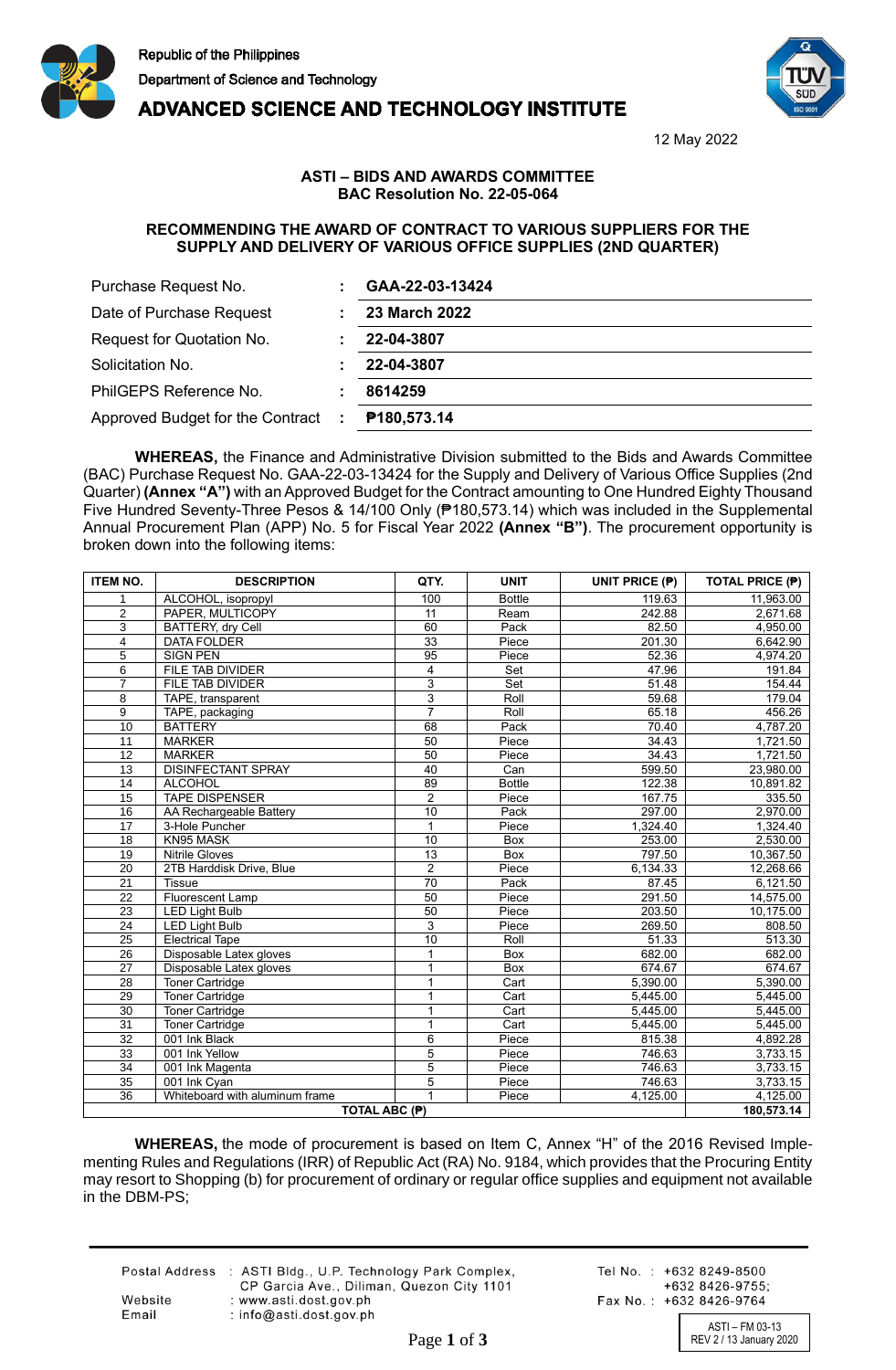**WHEREAS,** on 21 April 2022, the BAC published the Request for Quotation **(Annex "C")** and invited five (5) suppliers of known qualifications to participate in said procurement, namely: *(1)* ASG Office Supplies, *(2)* Sunshine Officelink Ventures, *(3)* Pro Pen Office Supplies and Equipment Trading, *(4)* Ryrah Merchandising, and *(5)* Supply Me Trading;

**WHEREAS,** the End-user forwarded to the BAC Secretariat its evaluation **(Annex "D")** which found the offers of Ryrah Merchandising and Sunshine Officelink Ventures Corp compliant with the eligibility requirements and specifications, which were verified by the BAC. Their quotations, with total amounts of Nineteen Thousand Sixty-Five Pesos Only (₱19,065.00) and Eight Thousand One Hundred Pesos Only (₱8,100.00) inclusive of all government taxes and fees, are deemed the most advantageous to the government, as the lowest calculated responsive quotations, respectively;

**WHEREAS,** the BAC finds the recommendation of the End-user in compliance with RA No. 9184 and its 2016 revised IRR; and

**WHEREAS,** Section 12 of RA No. 9184 provides that the BAC shall, among other matters, recommend the award of contracts to the Head of the Procuring Entity (HoPE) or his/her duly authorized representative.

**NOW, THEREFORE,** for and in consideration of the foregoing, **WE,** the Members of the BAC, hereby **RECOMMEND** to the HoPE the following:

**1) AWARD OF CONTRACT** via Shopping (b) to **RYRAH MERCHANDISING** for the **SUPPLY AND DE-LIVERY OF VARIOUS OFFICE SUPPLIES (2ND QUARTER)** in the amount of **NINETEEN THOU-SAND SIXTY-FIVE PESOS ONLY (₱19,065.00)**, inclusive of all appropriate taxes and fees;

| <b>ITEM NO.</b>      | <b>DESCRIPTION</b>    | QTY. | <b>UNIT</b>   | UNIT PRICE (P) | <b>TOTAL PRICE (P)</b> |
|----------------------|-----------------------|------|---------------|----------------|------------------------|
|                      | ALCOHOL, isopropyl    | 100  | <b>Bottle</b> | 50.00          | 5,000.00               |
| 2                    | PAPER, MULTICOPY      | 11   | Ream          | 215.00         | 2,365.00               |
| 4                    | <b>DATA FOLDER</b>    | 33   | Piece         | 115.00         | 3,795.00               |
| 5                    | <b>SIGN PEN</b>       | 95   | Piece         | 15.00          | 1,425.00               |
| 8                    | TAPE, transparent     | 3    | Roll          | 40.00          | 120.00                 |
| 9                    | TAPE, packaging       | 7    | Roll          | 30.00          | 210.00                 |
| 11                   | <b>MARKER</b>         | 50   | Piece         | 30.00          | 1,500.00               |
| 14                   | <b>ALCOHOL</b>        | 89   | <b>Bottle</b> | 50.00          | 4,450.00               |
| 15                   | <b>TAPE DISPENSER</b> | 2    | Piece         | 100.00         | 200.00                 |
| TOTAL BID AMOUNT (P) |                       |      |               |                | 19,065.00              |

**2) AWARD OF CONTRACT** via Shopping (b) to **SUNSHINE OFFICELINK VENTURES CORP** for the **SUPPLY AND DELIVERY OF VARIOUS OFFICE SUPPLIES (2ND QUARTER)** in the amount of **EIGHT THOUSAND ONE HUNDRED PESOS ONLY (₱8,100.00)**, inclusive of all appropriate taxes and fees;

| <b>ITEM NO.</b>             | <b>DESCRIPTION</b> | QTY. | <b>UNIT</b> | UNIT PRICE (P) | <b>TOTAL PRICE (P)</b> |
|-----------------------------|--------------------|------|-------------|----------------|------------------------|
| 32                          | 001 Ink Black      | 6    | Piece       | 400.00         | 2,400.00               |
| 33                          | 001 Ink Yellow     | 5    | Piece       | 380.00         | 1,900.00               |
| 34                          | 001 Ink Magenta    |      | Piece       | 380.00         | 1,900.00               |
| 35                          | 001 Ink Cyan       |      | Piece       | 380.00         | 1,900.00               |
| <b>TOTAL BID AMOUNT (P)</b> |                    |      |             |                | 8,100.00               |

## **3) DECLARE** procurement failure for the following items, due to insufficient quotations received:

| <b>ITEM NO.</b> | <b>DESCRIPTION</b>        | QTY. | <b>UNIT</b> | UNIT PRICE (P) | <b>TOTAL PRICE (P)</b> |
|-----------------|---------------------------|------|-------------|----------------|------------------------|
|                 | BATTERY, dry Cell         | 60   | Pack        | 82.50          | 4,950.00               |
|                 | FILE TAB DIVIDER          |      | Set         | 47.96          | 191.84                 |
|                 | FILE TAB DIVIDER          |      | Set         | 51.48          | 154.44                 |
| 10              | <b>BATTERY</b>            | 68   | Pack        | 70.40          | 4,787.20               |
| 12              | <b>MARKER</b>             | 50   | Piece       | 34.43          | 1,721.50               |
| 13              | <b>DISINFECTANT SPRAY</b> | 40   | Can         | 599.50         | 23,980.00              |
| 16              | AA Rechargeable Battery   | 10   | Pack        | 297.00         | 2,970.00               |